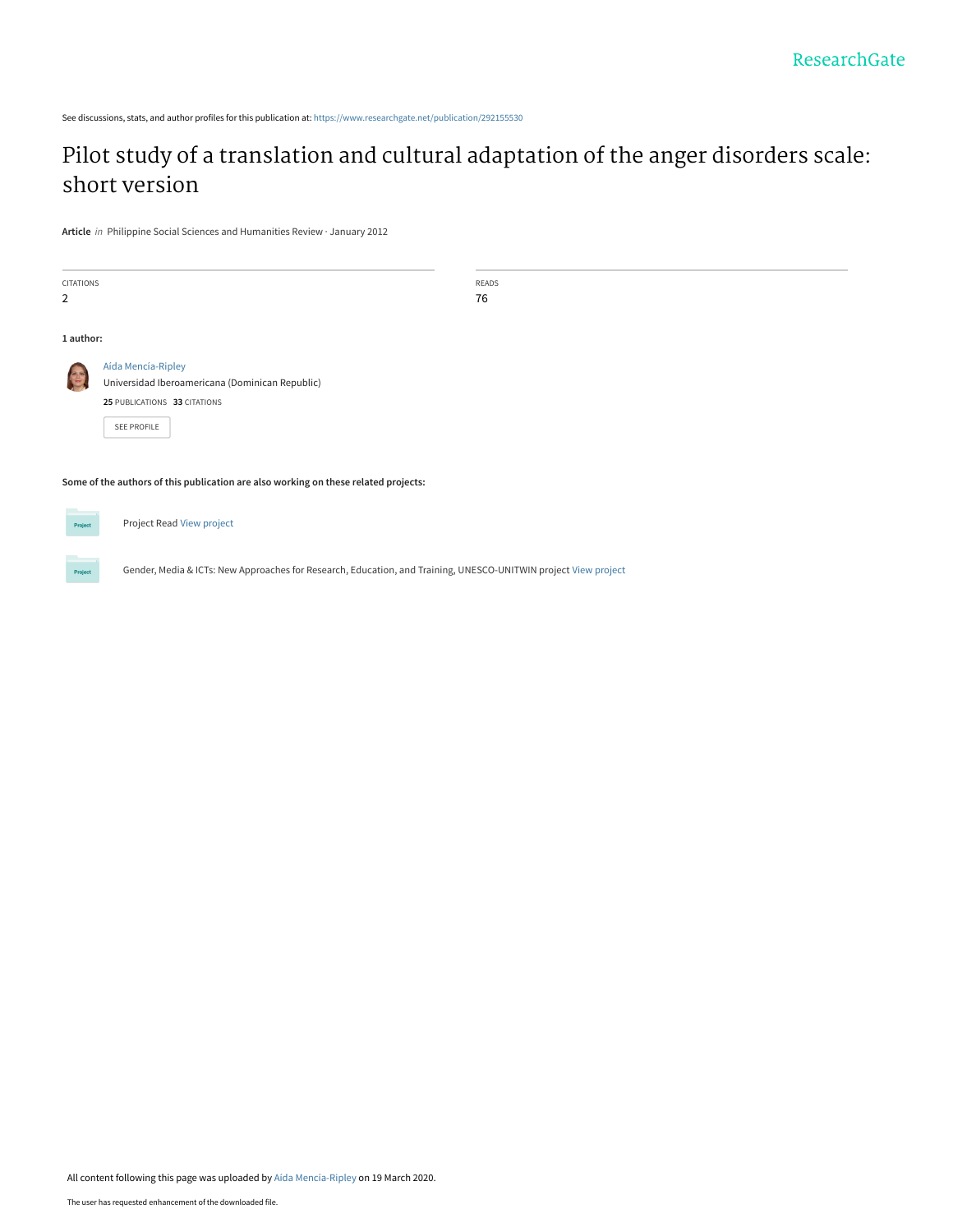

## **PILOT STUDY OF A TRANSLATION AND CULTURAL ADAPTATION OF THE ANGER DISORDERS SCALE: SHORT VERSION**

## **Aída Mencía-Ripley and Juan E. Fernández Melo**

*Universidad Iberoamericana, Dominican Republic.* 

## **Louis Mora**

*Pilgrim Psychiatric Center, New York State Office of Mental Health, United States of America\*.* 

## **Wilson McDermutt**

*St. John´s University, United States of America.* 

## **Bonnie Thurston-Snoha**

*Federal Bureau of Prisons, United States of America\*.* 

## **Patricio Romero**

*Queens College, City University of New York, United States of America.* 

Psychology is a growing field in the Dominican Republic. Recent years have seen an influx of both local and foreign trained psychologists who have founded psychological clinics and begun research programs at various universities. The growth of the field is hindered by a lack of psychological tests in Spanish. In addition, most psychological tests have not been validated with Dominican populations which may create bias at the time of diagnosis. As a first step in alleviating this problem, we conducted the first Spanish translation of the Anger Disorders Scale (ADS) and conducted a validation study. Results show that the instrument has adequate psychometric properties with a Cronbach's Alpha value of .79 and statistically significant convergent validity of  $r = .50$  with the State Trait Anger Inventory – II (STAXI-2). Additional tests showed that our sample was adequate for a factor analysis and we proceeded to conduct an exploratory factor analysis with a varimax rotation. Results show a 6 factor structure that explained over 60% of the variance. This first study indicates that the ADS can be used to diagnose and evaluate anger related dysfunctions in Dominican patients.

**Keywords:** Translation, Anger Disorders Scale, Dominican College Students

## **Introduction**

Psychology is a fast growing field in a number of Latin American countries including the Dominican Republic. In the last few decades a significant number of psychologists trained abroad and locally have opened clinics and developed university based research programs. A significant challenge for researchers and working clinicians is the lack of available scales or assessment tools in Spanish. In addition, few psychological tests are normed with Dominican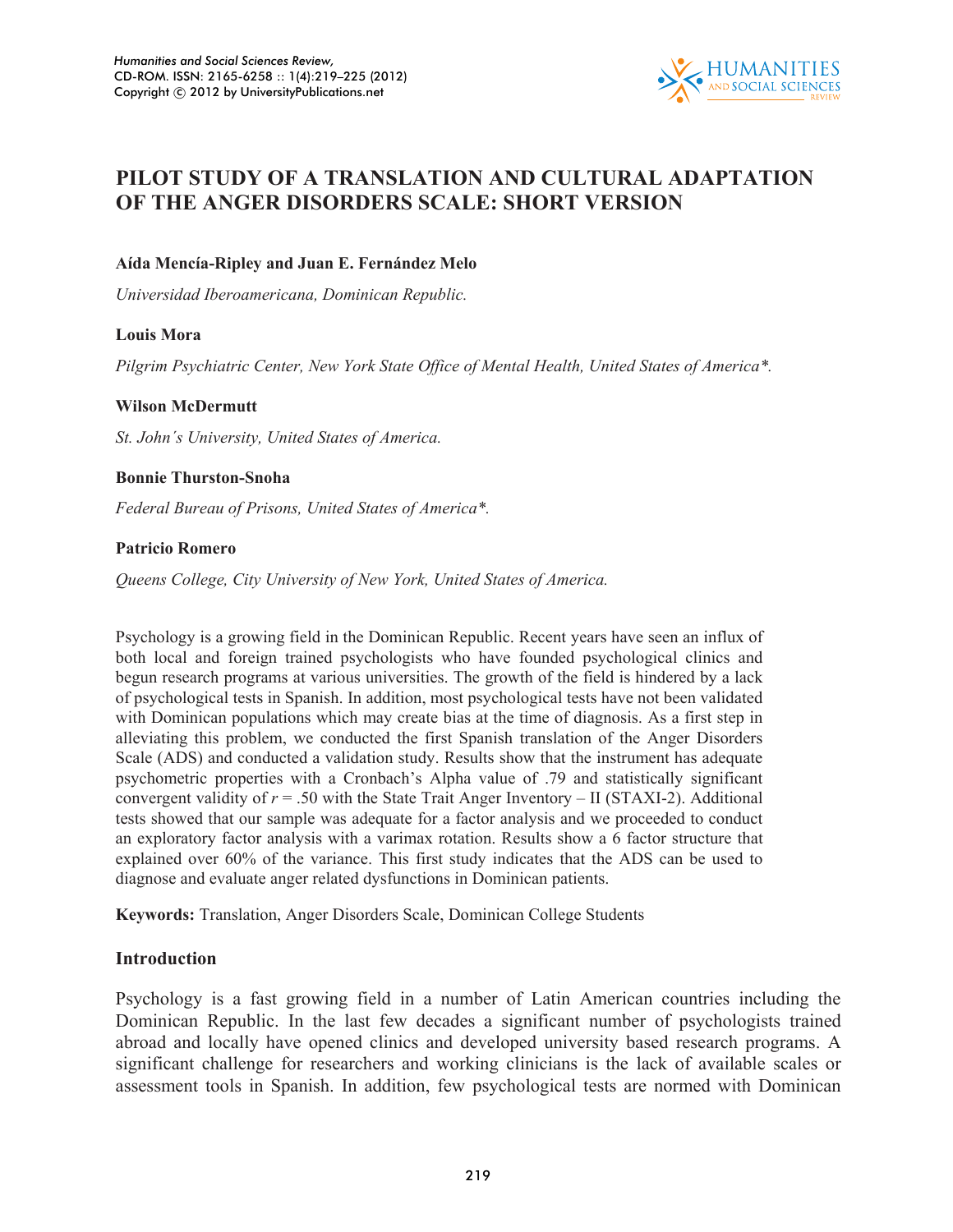samples. In addition, tests that are available in Spanish use linguistic expressions characteristic of the country where the test was translated and those terms may be unknown to Spanish speakers in other countries. This situation often forces researchers and clinicians to create their own translations of existing instruments or to develop their own instruments. Anecdotal evidence suggests that these self developed tools are often applied by clinicians without having conducted the adequate tests to establish the psychometric soundness of the instrument, thus compromising the diagnostic process in clinical settings as well as the internal validity of research studies.

Due to the local need for tests available in Spanish with adequate psychometric properties, the Anger Disorders Scale, Short Version (ADS:S) was chosen for a validation study with Dominican college students. The instrument was chosen due to a lot of local anecdotal data that suggests clinicians are often dealing with patients who have dysfunctional anger and there are not many available tools for its assessment. In addition, the Dominican Republic has seen a dramatic rise in violent crime and aggressive behavior in the last few years (Flake & Forste, 2006) and the cognitive and behavioral mechanisms that may cause or explain these behaviors have not been explored in large part due to a lack of adequate tools.

#### **Anger**

According to DiGiuseppe and colleagues (DiGiuseppe, Tafrate, & Eckhards, 1994) anger has in many ways become the "forgotten emotion" (p. 111). Currently, the *Diagnostic and Statistical Manual of Mental Disorders* (APA, 2000), does not include anger or anger related diagnoses in its conceptualization of mental illness. Thus, patients experiencing anger states that lead to dysfunctional behaviors are left out of the potential treatments available through the recognition and insurance coverage of disorders. This issue also leaves many clinicians without clear guidelines as to the prevalence, treatment, and best practices to effectively help patients with anger problems.

This lack of formal recognition of anger problems is in many ways surprising considering that in medicine and health psychology there is a wealth of research documenting the negative effects of anger, specifically anger expression, on numerous behavioral and health outcomes such as depression, substance abuse, cancer, hypertension, and other cardiovascular system pathologies (Barros, Wang, Carvalho, Andrade, & Martins, 2010; DiGiuseppe, et. al., 1994; Galaif, Sussman, Chou, & Wills, 2003; Harburg, Julius, Kaciroti, Gleiberman, & Schork, 2003; Musante & Treiber, 2000). Anger expression, which is sometimes referred to as anger-out, has been defined as the behavioral manifestations of anger. Examples of these behaviors are screaming, throwing, and other observable actions (DiGiuseppe & Tafrate, 2004).

Many authors have also found a lack of consensus regarding definitions of anger and the term is consistently confounded with similar and related constructs like hostility, cynicism, aggression, and violence (DiGiuseppe, et. al., 1994). DiGiuseppe and colleagues (1994) have also highlighted that a number of cultural and linguistic factors have hindered the adequate study and conceptualization of anger such as lack of adequate scripts to deal with dysfunctional anger. They have also suggested that deep rooted cultural (especially in western countries) beliefs about how to properly deal with anger, hinder progress in further understanding this important construct. They specifically point to the western view that "venting" anger is healthy and necessary to deal with the emotion properly (DiGiuseppe, et. al., 1994). This view persists in spite of robust evidence (previously mentioned) that shows anger expression has negative consequences.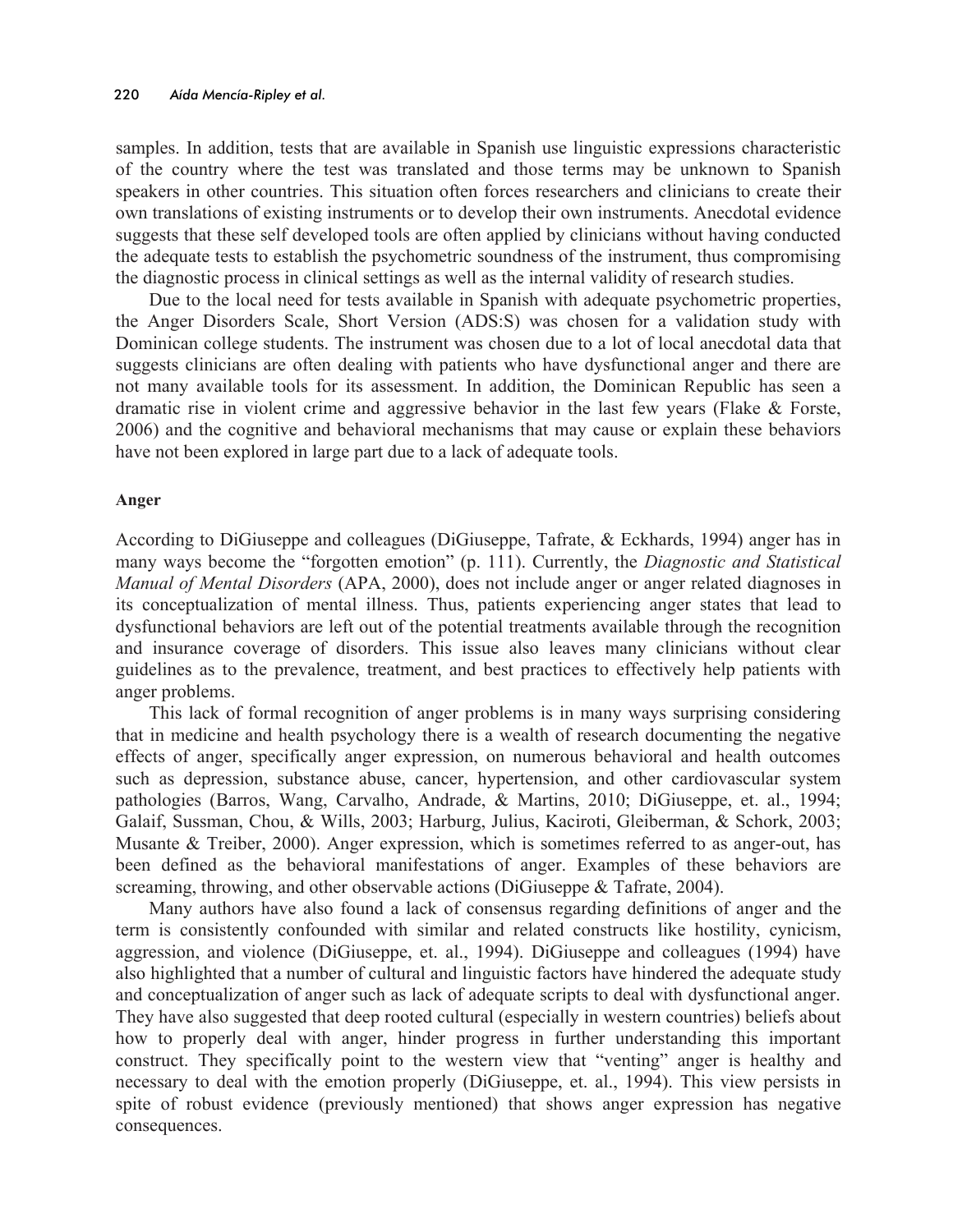#### **The Need for National Norms in Latin American Countries**

In the United States, tests are often normed with multiple ethnic groups. In recent years *Latinos* or *Hispanics* have been included in such normative samples. The inclusion of this group in U.S. based studies, however, does not guarantee that these instruments are useful for Latinos who are currently living in their native countries where the social, political, and economic realities differ vastly from their U.S. counterparts. Additionally, Latinos living in Latin American countries have not undergone the process of migration and acculturation, such that their exposure to western ideas and western style test taking may be quite limited, especially among individuals of lower socioeconomic status, who in some cases may not even be alphabetized (Fraine & McDade, 2009). It is therefore important to see if for certain Latino national groups (such as Dominicans) the traditional or western style of psychological assessment works or if modifications need to be made (Sue & Sue, 1977).

In addition, the term Latino and Hispanic is barely useful when describing Latin American populations. The term is poorly operationalized as it lacks specificity, is ambiguous regarding which national groups can and do belong to it, and the term refers to a heterogeneous group of people who consistently report that they do not identify with the term Latino or Hispanic, although there is preference to the term Hispanic over Latino in the United States (Pew Hispanic Center, 2012). The terms ignore aspects of identity whereby more than half of participants of a recent survey stated they identify with their family's country of origin, rather than the broader Hispanic or Hispanic-American (Pew Hispanic Center, 2012). The terms ignore linguistic variation among Latin American countries and impose a monolithic ethno-cultural stereotype constructed by culturally dominant groups, which generally identify Spanish as the only legitimate language of the entire ethnic group (Auer, Hampel, Möller, & Reisberg, 2000; Pew Hispanic Center, 2012).

Across Latin American countries, there are a number of historical, economic, cultural, and political variations. The region has countries that have embraced democracy, others that are struggling to establish democratic systems, and others that have implemented socialist and communist systems of government. There are also vastly different levels of development between countries, such as Chile vs. Haiti for example. Within countries, there are vast differences in socioeconomic status, access to health care and education, as well as exposure to U.S. and European culture. There are countries that include multiple nation states such as Bolivia, which has recently given indigenous groups "nation" or "state" status. For this reason, national norms for psychological instruments may confer larger advantages over sweeping generalized norms across the Latino or Hispanic ethnic group. Our assertion is supported by research that shows there are significant nationality based differences on a number of important psychological and health related behaviors, such as legal and illegal substance abuse and domestic violence (Delva, Wallace, Bachman, Johnston, & Schulenberg, 2005; Flake & Forste, 2006).

## **Methods**

We recruited a sample of 100 students who attend Universidad Iberoamericana in the Dominican Republic. The group of students had an average age of 19.11 years  $(SD = 1.94)$ . Most participants were psychology students (42.4%). Most participants were women (72%). The mean self reported GPA for the students was 3.4 out of a possible 4.0.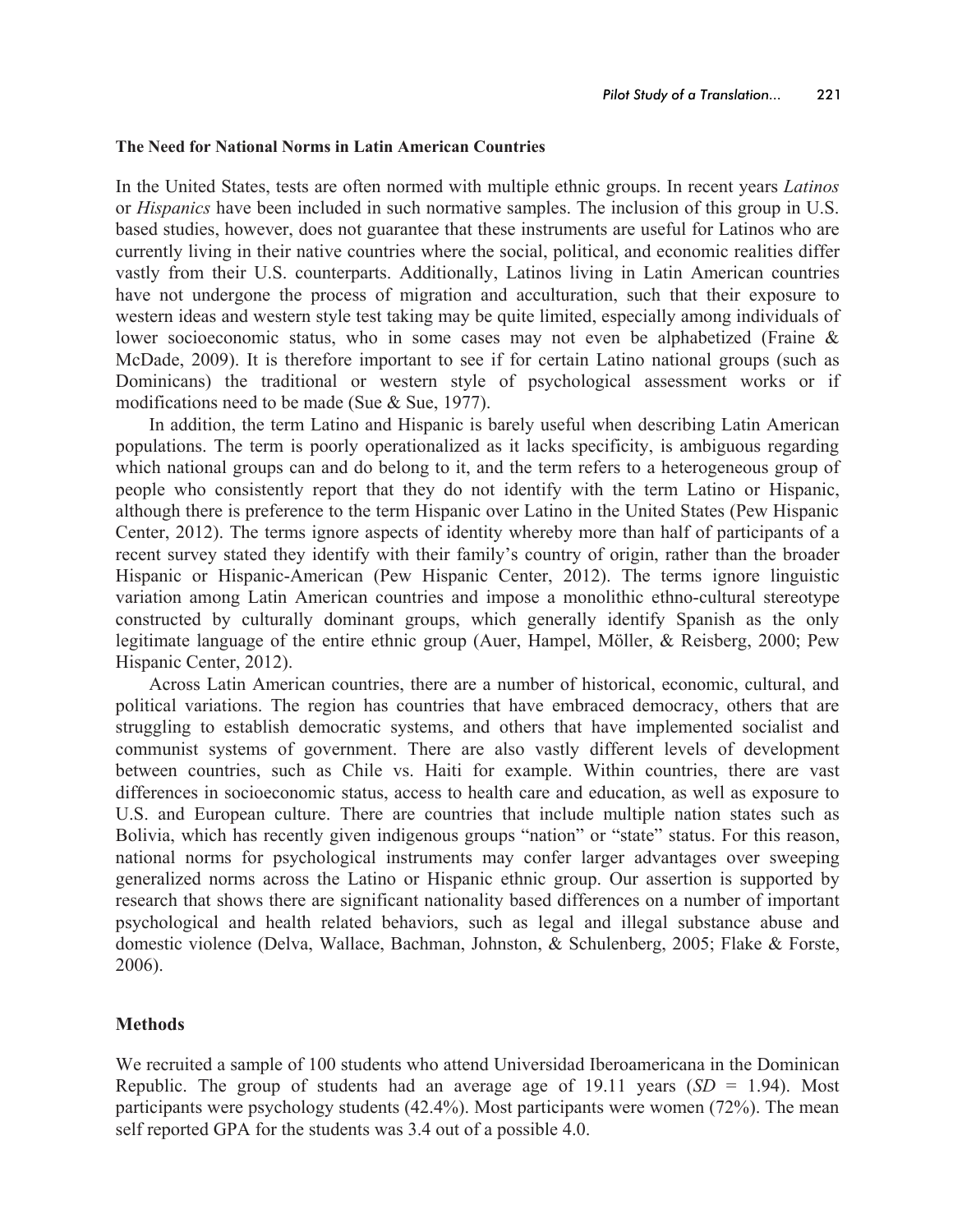#### 222 *Aída Mencía-Ripley et al.*

Prior to data collection our study was reviewed and approved by the grant review committee where it was selected to receive institutional funds. In addition, the study was submitted to the university's Institutional Review Board (*Comité de Ética*), where it received approval. All participants were treated in accordance with the ethical guidelines required of national and international professional bodies governing psychological research. Our study contained a verbal and a written consent form where participants were informed that their participation was voluntary, confidential and that they were free to withdraw from the study at any time without penalty.

Upon agreeing to the terms of the informed consent, participants were given a package containing a demographic questionnaire designed by the principal investigators and the psychological tests described in detail below. Participants were told to fill out the scales and to return them to the researchers in the envelope provided. Upon completion, participants received the equivalent US \$5.00 (RD\$200.00) for their participation. Participants were given an opportunity to ask questions at the end of the study.

## *Anger Disorders Scale: Short Version (ADS:S)*

The ADS:S is a self-administered questionnaire comprised of 18 closed multiple choice items that assess multiple dimensions of anger such as anger expression, anger in, and vengeance. The instrument has well established psychometric properties with an alpha level of .86 and convergent validity with the State Trait Anger Inventory of .71 ( $p < .001$ ) (DiGiuseppe & Tafrate, 2004). Because of the ADS:S' adequate properties, ease of administration, and theoretical soundness, it was considered that it's availability in Spanish would be highly advantageous to clinicians and researchers alike. As a result, the scale was translated and backtranslated by a group of 4 psychologists for the purposes of this study.

## *State Trait Anger Inventory-II (STAXI-2)*

We chose to administer the STAXI-2 in order to calculate convergent validity scores with the ADS:S. The STAXI-2 was an ideal instrument given its well established psychometric properties and multidimensional conceptualization of anger that is similar to that of the ADS:S. The STAXI-2 was also available in Spanish. The STAXI-2 is a self-administered 49 item questionnaire. It has adequate levels of test-retest reliability (.71) and adequate internal consistency (.89) (Miguel-Tobal, Casado, Cano-Vindel, & Spielberger, 2006).

## **Results**

Prior to evaluating the psychometric properties of the ADS:S, we conducted an analysis of missing values and found that we had less than 5% of our data missing, which made it acceptable to substitute missing values. For the substitution we used the linear trend on point procedure available on SPSS v. 19 for Windows.

We then proceeded to determine the psychometric properties of the instrument and conducted an analysis of internal consistency using the alpha model. We obtained a Cronbach's alpha value of .79. Further analyses revealed that the alpha level of our test would not be improved by the removal of any of the items on the scale. We used a Pearson correlation to calculate convergent validity with the STAXI-II and found a correlation value of .50 that was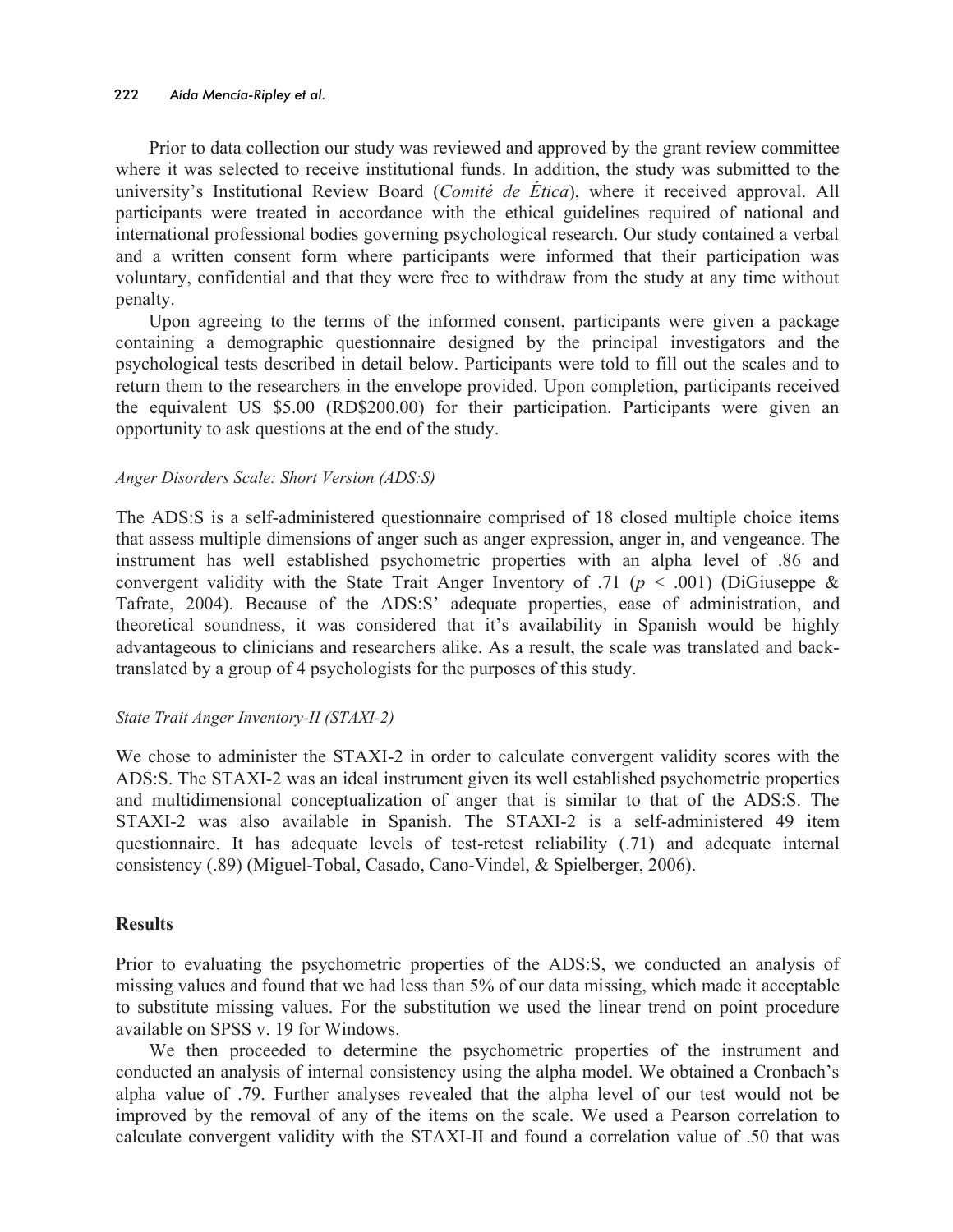statistically significant  $(p \le 0.01)$ . We then conducted an exploratory factor analysis and conducted the Kaiser-Meyer-Olkin (KMO) test of sampling adequacy for which we obtained a value of .69. We then proceeded to run Bartlett's test of sphericity and were able to reject the null hypothesis ( $p < .0001$ ). Considering that our KMO and Bartlett's values were in the acceptable ranges, we proceeded to run a principal componenets analysis with a varimax rotation. We included as factors those with Eigen values greater than 1. Results showed that the matrix converged after 8 iterations and that 6 factors were obtained for our sample, which explained 62.77% of the variance. Table 1 shows the rotated factor solution of the factor analysis. In addition, 5 items had factor loadings of less than .50 and were therefore dropped from the original scale.

## **Discussion**

Our study did not yield the same factor structure as the original scale. Notwithstanding our first 3 factors do correlate with the 3 original subscales, albeit with less items. The indicators of internal consistency and convergent validity indicate that the instrument is adequate for use in Dominican participants. Given the aforementioned differences in the factor structure of the scales, further analyses with larger samples and confirmatory exploratory analytic procedures are warranted in order to better understand the reasons for this variation.

There are a number of issues to consider when contextualizing these results. One issue is making sense of the items that did not correlate significantly with any of the factors established in the original scales, and exploring some of the cultural issues mentioned in the introduction. For the ADS:S, the majority of the items that did not correlate significantly with any factor belong to the anger-in scale of the test. Anger-in refers to coping with anger via passivity and suppression (Hogan & Linden, 2004; Linden, Hogan, Rutledge, et al., 2003). Our experience in the culture suggests that in this population anger is outwardly expressed with significant social acceptance, such that individuals may not need to develop or use anger suppression mechanisms in order to deal with their dysfunctional anger states. Two of the items that did not correlate belonged to the anger-out scale and include not being able to stop thinking about the anger provoking episode, while the other referred to controlling others through angry outbursts. It is possible that in this population outward expression of angers may not be related to a desire to control others, but rather with culturally accepted scripts of anger expression. The item related to thinking about the anger provoking event frequently may be an item that is unrelated to passivity or expression of anger altogether, and may indicate a more cognitive anger coping style that is not a part of the way in which this cultural group deals with dysfunctional anger.

## *Suggestions for Future Research*

This study has a number of limitations to consider. Future studies should include a more heterogeneous participant pool from the Dominican Republic, such that it is possible to develop national norms for these instruments. An ideal scenario would be to gather data from large samples across Latin American countries in order to better understand national variations among these variables and truly establish *Hispanic* or *Latino* norms for Latin Americans living in their native countries. Lastly, many participants expressed apprehension about the study, as it asked questions about psychological variables. This may be related to factors such as inexperience with research participation, as undergraduate participant pools are not common in the Dominican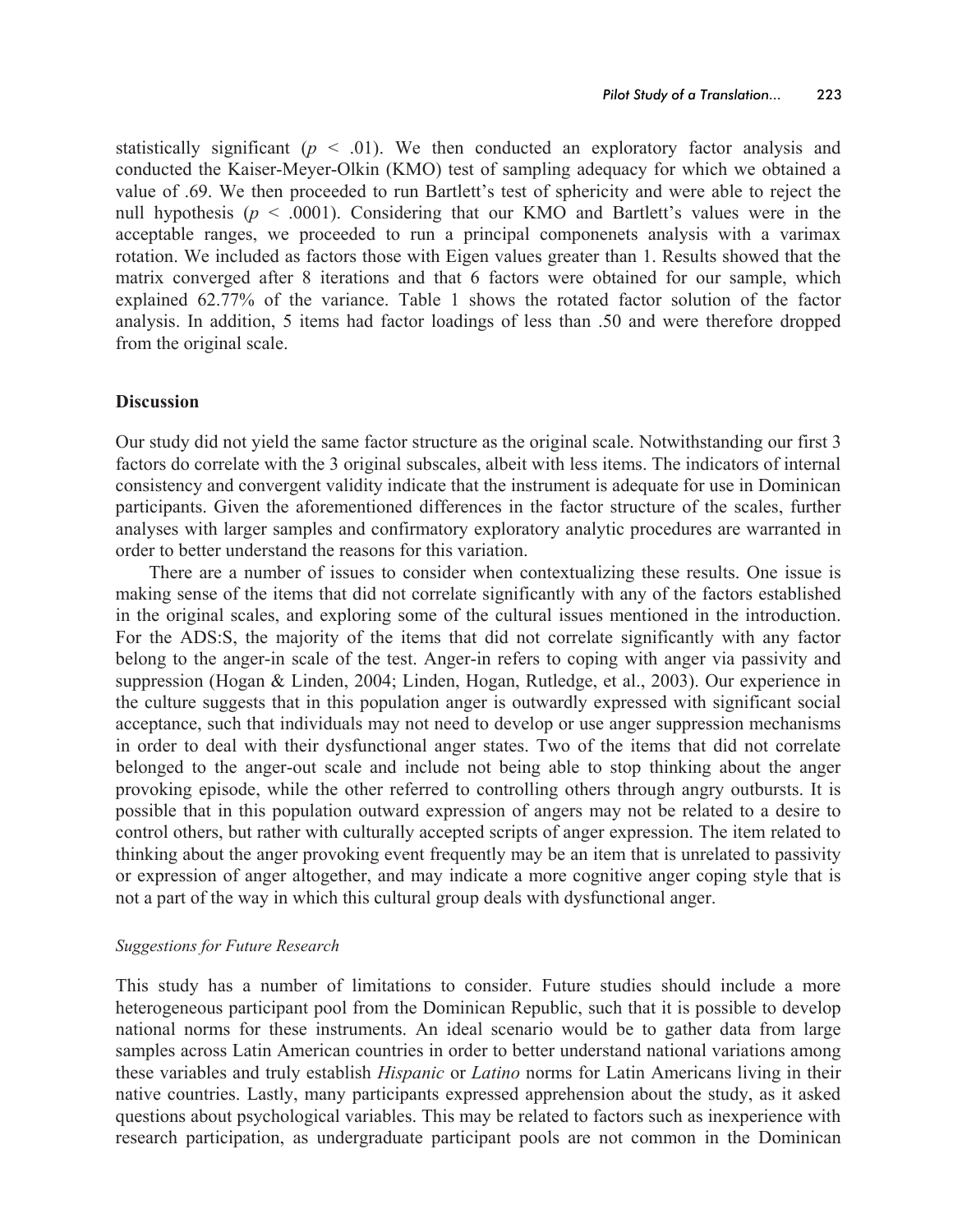Republic. In addition, the apprehension may be related to cultural taboos about psychological dysfunctions and mental illness. The participants were also relatively inexperienced with psychological assessment tools. We believe this to be the case even when our sample included psychology students because we selected students who were in their first semesters of college and had not completed any coursework related to psychological testing. In order to better understand and control bias in responses, researchers in Latin American countries may consider including measures of social desirability in their studies.

## **Acknowledgement**

This study was funded by a competitive grant to Aída Mencía Ripley and Juan E. Fernández Melo from Universidad Iberoamericana (UNIBE) in Santo Domingo, Dominican Republic.

The opinions expressed in this paper are not those of the New York State Office of Mental Health or the Federal Bureau of Prisons.

## **References**

- 1. American Psychiatric Association (2000). Diagnostic and Statistical Manual of Mental Disorders, Fourth Edition, Text Revision. Washington D.C.: American Psychiatric Association.
- 2. Auer, S., Hampel, H., Möller, H. J., & Reisberg, B. (2000). Translations of measurements and scales: Opportunities and diversities. International Psychogeriatrics, 12, 391-394. http://dx.doi.org/10.5209/rev\_SJOP.2011.v14.n2.1.
- 3. Barros, F., Wang Y.P., Carvalho Goulart, A., Andrade Lotufo, P. & Martins Benseñor, I. (2010). Application of the Spielberger State-Trait Anger Expression Inventory in clinical patients. Arq Neuropsiquiatrica, 68, 231-234.
- 4. Delva, J., Wallace, J.M., Bachman, J.C., Johnston, L.D. & Schulenberg, J.E. (2005). The epidemiology of alcohol, marijuana, and cocaine use among Mexican American, Puerto Rican, Cuban American, and other Latin American eight-grade students in the United States: 1991-2002. American Journal of Public Health, 95, 696-702.
- 5. DiGiuseppe, R. & Froh, J.J. (2002). What cognitions predict state anger? Journal of Rational-Emotive & Cognitive-Behavior Therapy, 20, 133-150.
- 6. DiGiuseppe, R. & Tafrate, R.C. (2004). Anger Disorders Scale (ADS). Technical Manual. North Tonawanda: Multi-Health Systems, Inc.
- 7. DiGiuseppe, R., Tafrate, R., & Eckhardt, C. (1994). Critical issues in the treatment of anger. Cognitive and Behavioral Practice, 1, 111-132. http://dx.doi.org/10.1016/S1077-7229(05)80089-6.
- 8. Flake, D.F. & Forste, R. (2006). Fighting families: Family characteristics associated with domestic violence in five Latin American countries. Journal of Family Violence, 21, 19-29. http://dx.doi.org/10.1007/s10896- 005-9002-2.
- 9. Fraine, M. & McDade, R. (2009). Reducing bias in psychometric assessment of culturally and linguistically diverse students from refugee backgrounds in Australian schools: A process approach. Australian Psychologist, 44, 16-26. http://dx.doi.org/10.1080/00050060802582026.
- 10. Galaif, E.R., Sussman, S., Chou, C.P., & Wills, T.A. (2003). Longitudinal relations
- 11. among depression, stress, and coping in high risk youth. Journal of Youth and Adolescence, 32, 243-256.
- 12. Harburg, E., Julius, M., Kaciroti, N., Gleiberman, L., & Schork, M. (2003).
- 13. Expressive/suppressive anger-coping responses, gender, and types of mortality: A 17-year follow-up (Tecumseh, Michigan, 1971-1988). Psychosomatic Medicine, 65, 588-597. http://dx.doi.org/10.1097/01.PSY.0000075974.19706.3B.